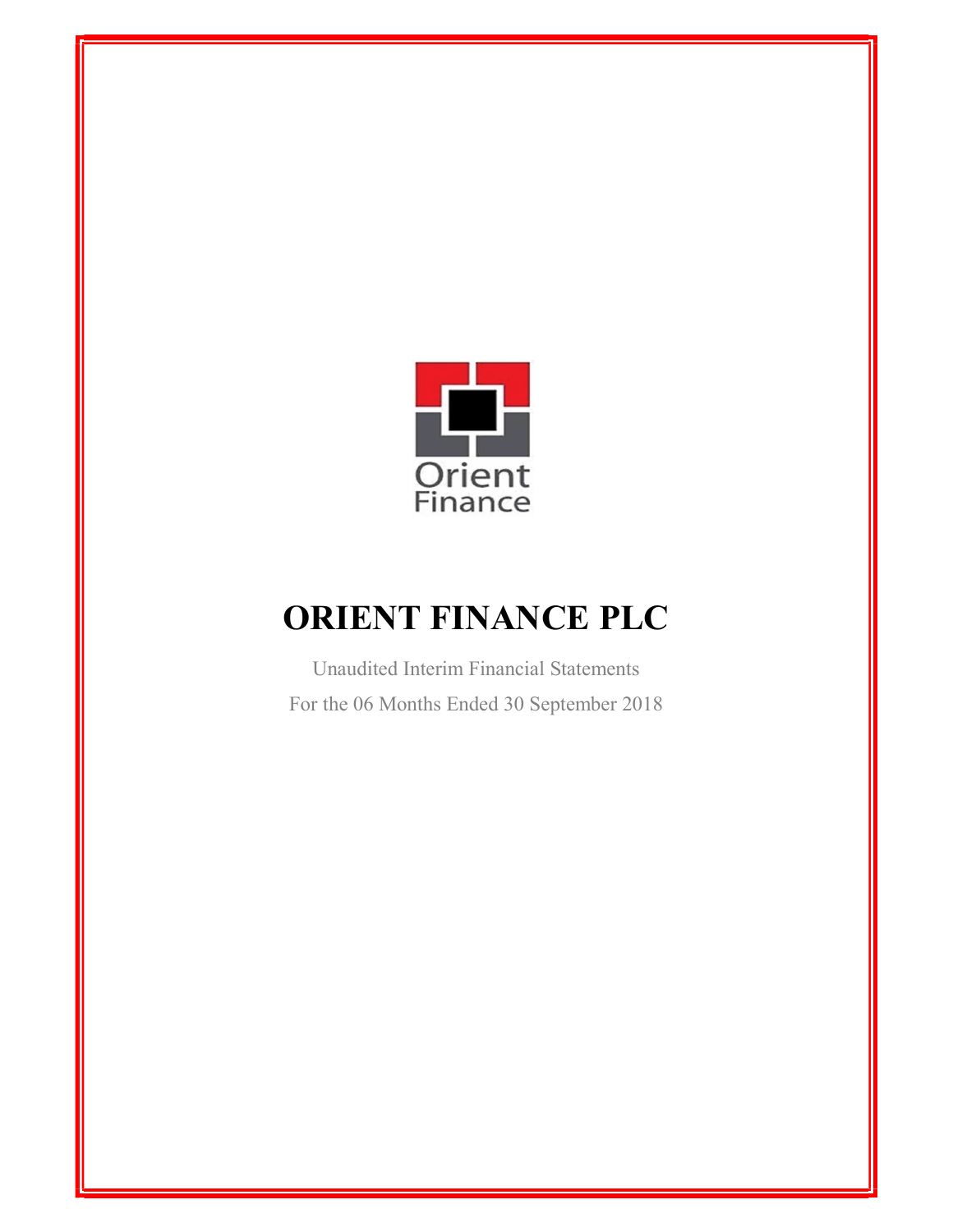# **ORIENT FINANCE PLC INCOME STATEMENT**

|                                                                          | For the Three months Ended 30th<br><b>September</b> |                 | For the six months Ended 30th<br><b>September</b> |                 |                  |
|--------------------------------------------------------------------------|-----------------------------------------------------|-----------------|---------------------------------------------------|-----------------|------------------|
|                                                                          | 2018                                                | 2017            | 2018                                              | 2017            |                  |
|                                                                          | Rs.                                                 | Rs.             | Rs.                                               | Rs.             | Variance<br>$\%$ |
|                                                                          | <b>Unaudited</b>                                    | Unaudited       | <b>Unaudited</b>                                  | Unaudited       |                  |
| Income                                                                   | 868,276,956                                         | 850,405,493     | 1,695,880,701                                     | 1,733,209,783   | $-2.2%$          |
| Interest income                                                          | 792,373,518                                         | 809,423,822     | 1,568,801,733                                     | 1,658,216,925   | $-5.4%$          |
| Interest expenses                                                        | (487, 595, 058)                                     | (531, 635, 057) | (980, 763, 828)                                   | (1,070,112,553) | $-8.3%$          |
| Net interest income                                                      | 304,778,460                                         | 277,788,765     | 588,037,905                                       | 588,104,372     | 0.0%             |
| Fee and commission income                                                | 46,494,736                                          | 23,224,484      | 88,319,545                                        | 47,939,056      | 84.2%            |
| Other operating income                                                   | 29,408,702                                          | 17,757,187      | 38,759,423                                        | 27,053,802      | 43.3%            |
| <b>Total operating income</b><br>Impairment (charges)/reversal for loans | 380,681,898                                         | 318,770,436     | 715,116,873                                       | 663,097,230     | 7.8%             |
| and receivables from customers                                           | (86,926,819)                                        | (126, 818, 506) | (228, 388, 271)                                   | (230,985,328)   | $-1.1%$          |
| Net operating income                                                     | 293,755,079                                         | 191,951,930     | 486,728,602                                       | 432,111,902     | 12.6%            |
| <b>Operating expenses</b>                                                |                                                     |                 |                                                   |                 |                  |
| Personnel expenses                                                       | (100, 175, 845)                                     | (95, 231, 492)  | (197, 279, 242)                                   | (189,087,911)   | 4.3%             |
| Depreciation and amortization                                            | (6,642,722)                                         | (5,773,675)     | (12,713,278)                                      | (11, 277, 465)  | 12.7%            |
| Other operating expenses<br><b>Operating profit before Value Added</b>   | (118, 317, 941)                                     | (122, 550, 140) | (220, 410, 398)                                   | (238, 558, 969) | $-7.6%$          |
| <b>Tax and NBT</b>                                                       | 68,618,571                                          | (31,603,377)    | 56,325,684                                        | (6,812,443)     | $-331.9%$        |
| Value Added Tax and NBT on financial                                     |                                                     |                 |                                                   |                 |                  |
| services                                                                 | (18,740,725)                                        | (9,143,602)     | (27,700,562)                                      | (24, 283, 984)  | 14.1%            |
| Profit before income tax                                                 | 49,877,846                                          | (40, 746, 979)  | 28,625,122                                        | (31,096,427)    | $-192.1%$        |
| Income tax expense                                                       |                                                     | (999, 999)      |                                                   | (3,874,388)     | $-100.0%$        |
| <b>Profit for the Period</b>                                             | 49,877,846                                          | (41,746,978)    | 28,625,122                                        | (34,970,815)    | $-181.9%$        |
| <b>Other Comprehensive Income</b>                                        |                                                     |                 |                                                   |                 |                  |
| Available for sale financial assets - Net<br>change in fair value        | (840, 101)                                          | 2,373,041       | 16,613                                            | 3,476,375       | $-99.5%$         |
| Other comprehensive income for the period                                | (840, 101)                                          | 2,373,041       | 16,613                                            | 3,476,375       | $-99.5%$         |
| Total comprehensive income for the period                                | 49,037,745                                          | (39, 373, 937)  | 28,641,735                                        | (31, 494, 440)  | $-190.9%$        |
| Basic earnings per share (Rs.)                                           | 0.34                                                | (0.28)          | 0.19                                              | (0.24)          |                  |
| Diluted earnings per share (Rs.)                                         | 0.34                                                | (0.28)          | 0.19                                              | (0.24)          |                  |

Figures in brackets indicate deductions.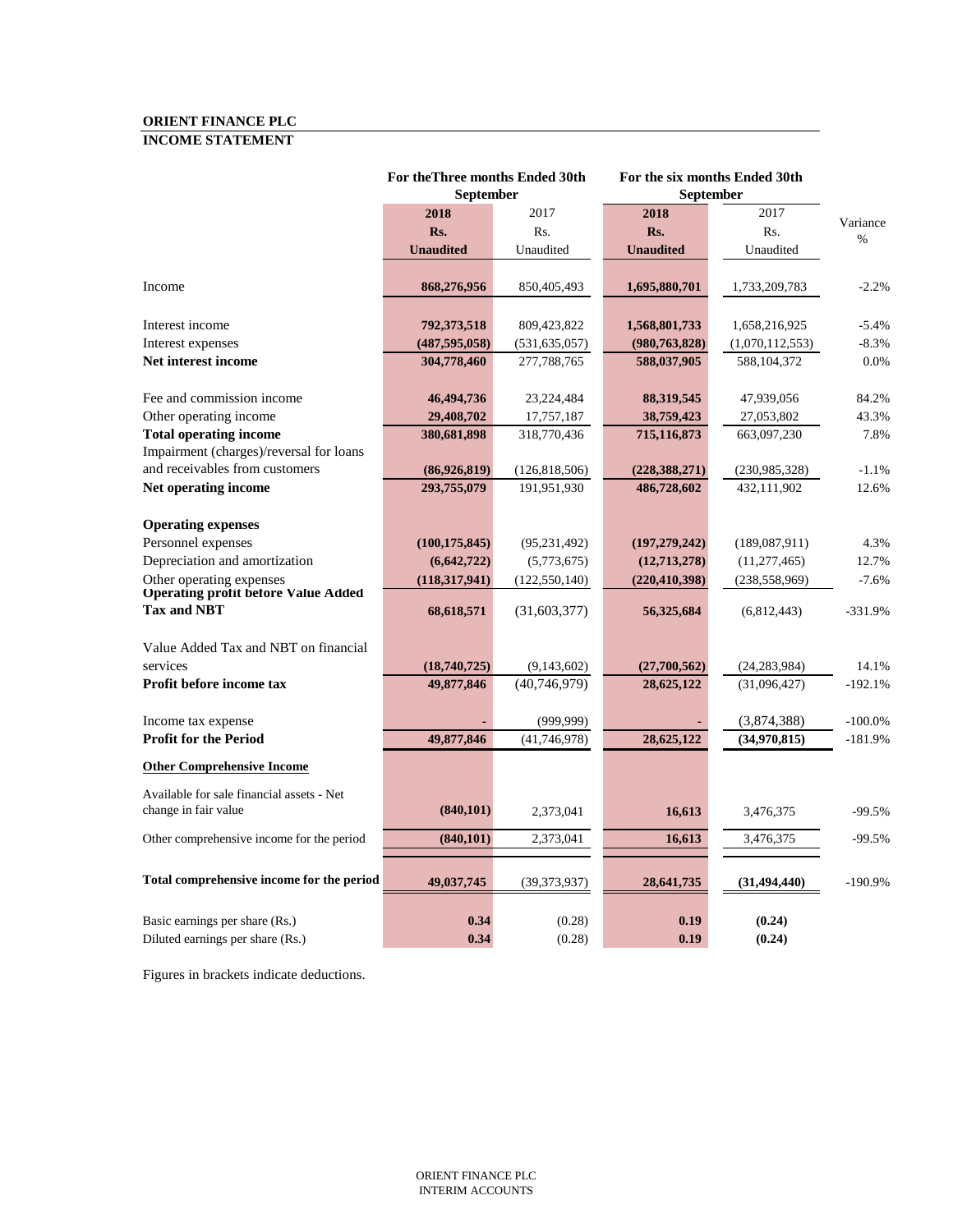#### STATEMENT OF FINANCIAL POSITION

×.

| As at                                                   | 30th Sep          | 31st March     |              |
|---------------------------------------------------------|-------------------|----------------|--------------|
|                                                         | 2018              | 2018           | Variance     |
|                                                         | Rs.               | Rs.            | %            |
|                                                         | <b>Unaudited</b>  | Audited        |              |
| <b>ASSETS</b>                                           |                   |                |              |
| Cash and cash equivalents                               | 146,851,447       | 195,581,111    | $-25%$       |
| Available for sale financial assets                     | 962,611,016       | 945,559,444    | 2%           |
| Loans and receivables from customers                    | 14, 134, 116, 750 | 14,504,333,754 | $-3%$        |
| Investments with banks and other financial institutions | 349,905,864       | 754,474,257    | $-54%$       |
| Other assets                                            | 243,552,189       | 210, 103, 729  | 16%          |
| Real estate stock                                       | 16,779,715        | 16,779,715     |              |
| Deferred tax asset                                      | 270,475,120       | 270,475,120    |              |
| Goodwill                                                | 564,545,746       | 564, 545, 746  |              |
| <b>Brand</b> value                                      | 235,880,000       | 235,880,000    |              |
| Intangible assets                                       | 1,975,920         | 1,975,920      |              |
| Property, plant and equipment                           | 421,256,482       | 415,618,078    | 1%           |
| <b>Total assets</b>                                     | 17,347,950,249    | 18,115,326,874 | $-4%$        |
| <b>LIABILITIES</b>                                      |                   |                |              |
| <b>Bank</b> overdrafts                                  | 251,873,577       | 138,490,215    | 82%          |
| Deposits from customers                                 | 11,263,584,745    | 11,852,625,030 | $-5%$        |
| Interest bearing borrowings                             | 1,404,681,538     | 1,806,789,942  | $-22%$       |
| Term debts                                              | 1,005,014,687     | 998,261,067    | 1%           |
| Redeemable preference shares                            | 484,290,177       | 456,209,985    | 6%           |
| Current tax payable                                     |                   |                |              |
| Other liabilities                                       | 504,478,183       | 462,984,472    | 9%           |
| Non-interest bearing security deposits                  | (108, 217)        | 41,832         | $-359%$      |
| Retirement benefit obligations                          | 57,443,377        | 51,873,885     | 11%          |
| <b>Total liabilities</b>                                | 14,971,258,067    | 15,767,276,428 | $-5%$        |
| <b>EQUITY</b>                                           |                   |                |              |
| Stated capital                                          | 1,378,689,779     | 1,378,689,779  |              |
| Statutory reserve fund                                  | 310,999,954       | 305,274,930    | $\mathbf{0}$ |
| Available for sale reserve                              | 230,577           | 213,964        | 8%           |
| Revaluation reserve                                     | 112,291,899       | 112,291,899    |              |
| Retained earnings                                       | 574,479,973       | 551,579,874    | 4%           |
| <b>Total equity</b>                                     | 2,376,692,182     | 2,348,050,446  | 1%           |
| Total equity and liabilities                            | 17,347,950,249    | 18,115,326,874 | $-4%$        |
| Net assets per share                                    | 16.06             | 15.86          |              |
|                                                         |                   |                |              |

Figures in brackets indicate deductions.

The financial statements are in compliance with the requirements of the Companies Act No.07 of 2007.

Sanjeeva Jayasinghe Senior Manager - Finance

Jude Anthony Acting Chief Executive Officer

The Board of Directors is responsible for the preparation and presentation of these financial statements.

Approved and signed for and on behalf of the Board;

Dr. Dayanath Jayasuriya Chairman

ORIENT FINANCE PLC INTERIM ACCOUNTS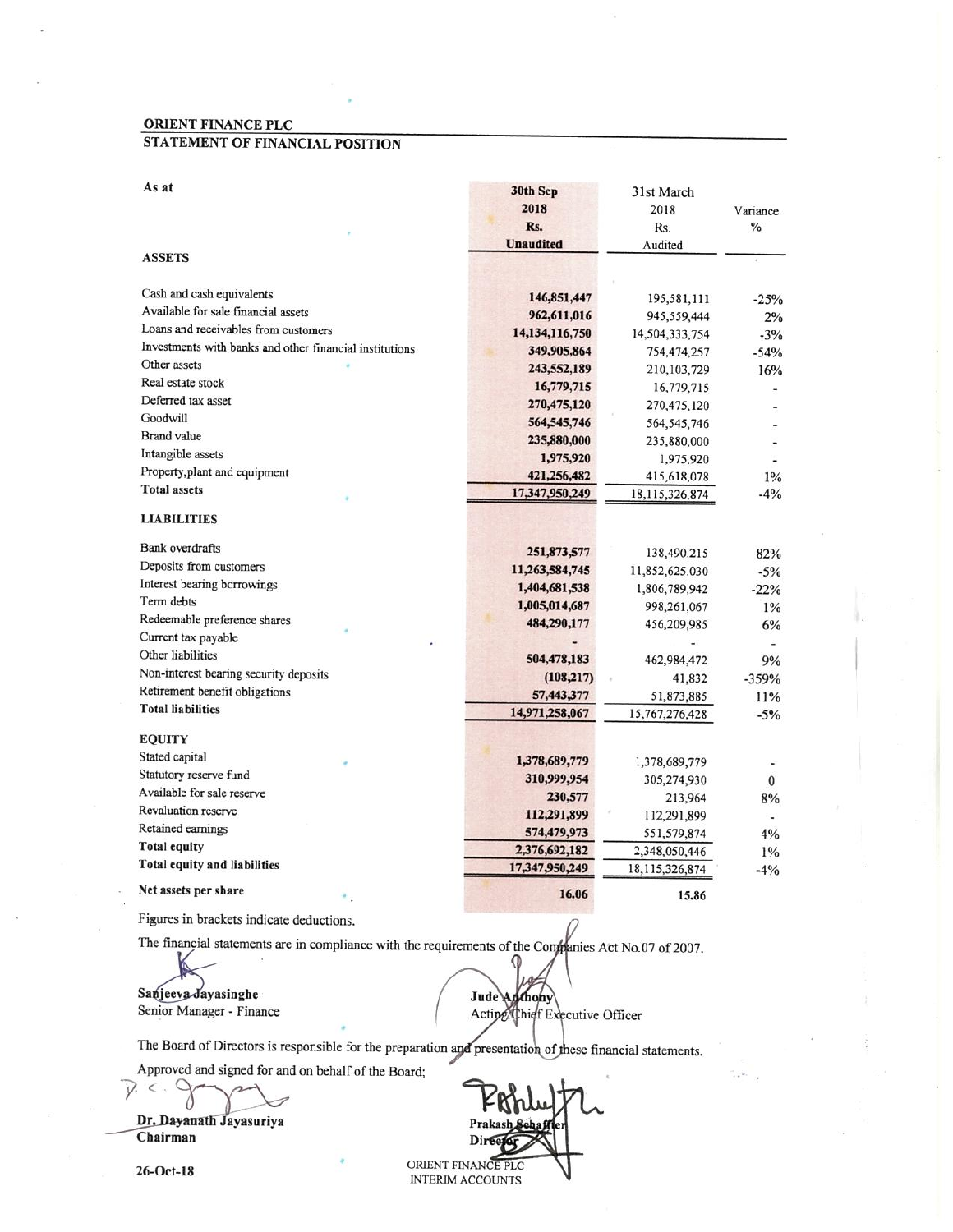# **STATEMENT OF CHANGES IN EQUITY**

# **For the Quarter ended 30th Sep 2018,**

|                                          | <b>Stated Capital</b>    | <b>Statutory reserve</b><br>fund | <b>Revaluation</b><br>reserve | <b>Available for</b><br>sale value<br>reserve | <b>Retained earnings</b> | <b>Total</b>  |
|------------------------------------------|--------------------------|----------------------------------|-------------------------------|-----------------------------------------------|--------------------------|---------------|
|                                          | Rs.                      | Rs.                              | Rs.                           | Rs.                                           | Rs.                      | Rs.           |
| Balance as at 01 April 2017              | 1,378,689,779            | 305,274,930                      | 116,471,908                   | (1,545,592)                                   | 700,836,034              | 2,499,727,059 |
| Profit for the year                      | $\overline{\phantom{0}}$ |                                  |                               |                                               | (34,970,815)             | (34,970,815)  |
| Other comprehensive income net of taxes  |                          |                                  |                               | 3,476,375                                     |                          | 3,476,375     |
| Dividend Paid                            |                          |                                  |                               |                                               | (37,004,593)             | (37,004,593)  |
| Transfer to statutory reserve            |                          |                                  |                               |                                               |                          |               |
| Balance as at 30 September 2017          | 1,378,689,779            | 305,274,930                      | 116,471,908                   | 1,930,783                                     | 628,860,626              | 2,431,228,026 |
| <b>Balance as at 01 April 2018</b>       | 1,378,689,779            | 305,274,930                      | 112,291,899                   | 213,964                                       | 551, 579, 875            | 2,348,050,447 |
| <b>Profit for the Period</b>             |                          | ۰                                |                               |                                               | 28,625,122               | 28,625,122    |
| Other comprehensive income net of taxes  |                          |                                  |                               | 16,613                                        |                          | 16,613        |
| <b>Transfer to statutory reserve</b>     |                          | 5,725,024                        |                               |                                               | (5,725,024)              |               |
| <b>Balance as at 30th September 2018</b> | 1,378,689,779            | 310,999,954                      | 112,291,899                   | 230,577                                       | 574,479,973              | 2,376,692,182 |

Figures in brackets indicate deductions.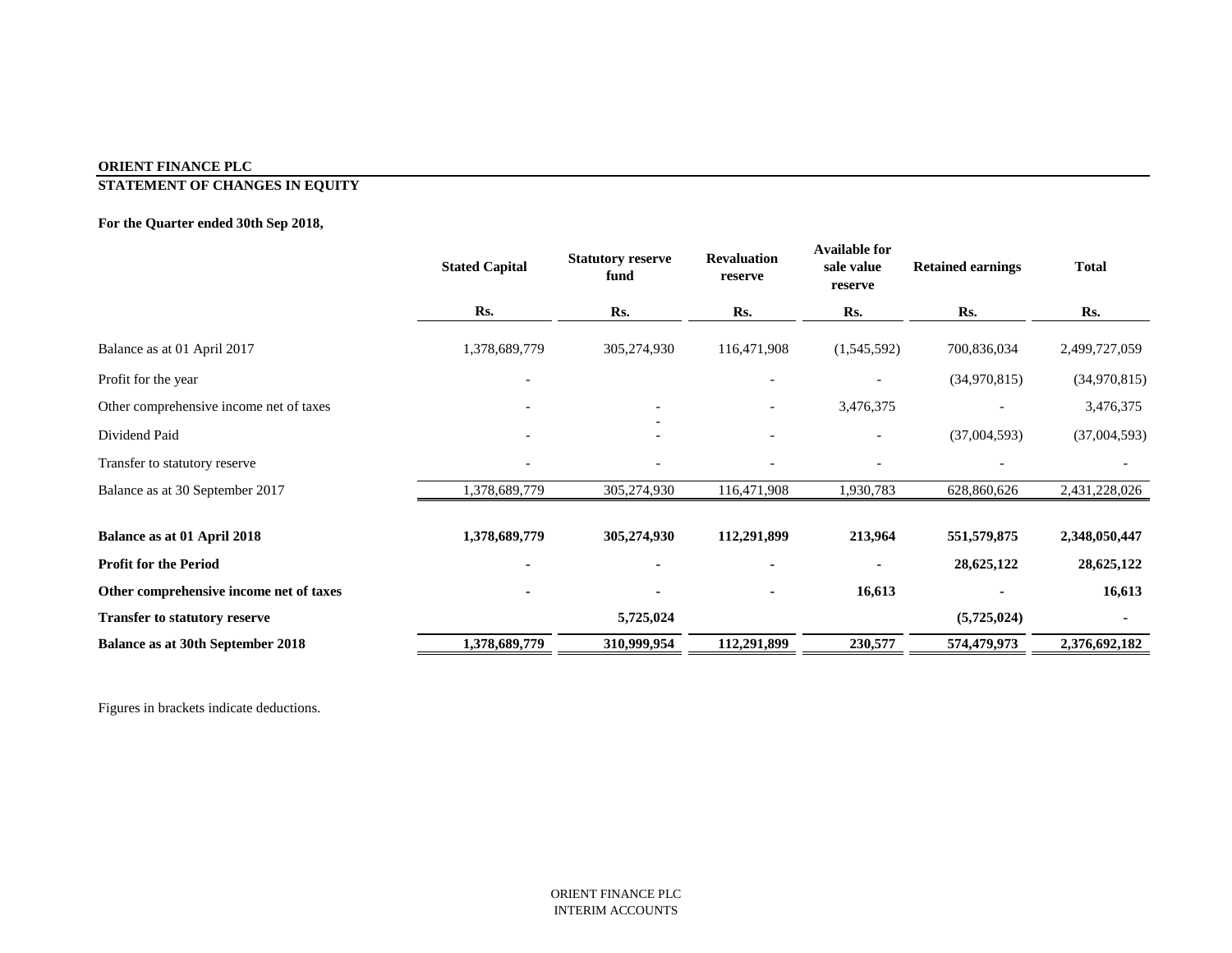### **STATEMENT OF CASH FLOWS**

| For the period ended 30th September                                     | 2018             | 2017                             |
|-------------------------------------------------------------------------|------------------|----------------------------------|
|                                                                         | Rs.              | Rs.                              |
|                                                                         | <b>Unaudited</b> | Unaudited                        |
| <b>Cash flows from operating activities</b>                             |                  |                                  |
| Profit before income tax expense                                        | 28,625,122       | (31,096,427)                     |
| <b>Adjustment for;</b>                                                  |                  |                                  |
| Depreciation/Amortization                                               | 12,399,618       | 11,233,414                       |
| Profit on disposal of property, plant and equipment                     | (39, 130)        | 244,190                          |
| Impairment charge/(reversal)                                            | 228,388,271      | 230,985,328                      |
| Finance expenses                                                        | 980,763,828      | 1,070,112,553                    |
| Investment income                                                       | (88, 847, 022)   | (64,710,597)                     |
| Provision for gratuity                                                  | 7,000,001        | 5,491,230                        |
| Operating profit before working capital changes                         | 1,168,290,688    | 1,222,259,691                    |
| Change in loans and receivables to customers                            | 141,828,733      | 1,057,933,562                    |
| Change in other assets                                                  | (33, 448, 460)   | 10,084,575                       |
| Change in deposits from customers                                       | (585, 525, 862)  | 1,678,007,834                    |
| Change in other liabilities                                             | 41,493,711       | (204, 474, 823)                  |
| Change in non interest bearing security margins                         | (150, 049)       | (153, 725)                       |
|                                                                         | 732,488,761      | 3,763,657,114                    |
| Interest paid                                                           | (911, 956, 151)  | (963, 533, 278)                  |
| Income tax paid                                                         |                  | (3,414,344)                      |
| Gratuity paid                                                           | (1,430,507)      | (1,822,681)                      |
| Net cash generated from /(used in) operating activities                 | (180, 897, 897)  | 2,794,886,811                    |
| <b>Cash flows from investing activities</b>                             |                  |                                  |
| Acquisition of property, plant and equipment                            | (18,047,223)     | (14,667,002)                     |
| Proceeds from sale of property, plant and equipment                     | 48,331           | 140,209                          |
| Proceeds from sale of real estate                                       |                  | (93, 306)                        |
| Net change in available for sale financial assets                       | (17, 034, 959)   | 1,817,092                        |
| Net change in investments with bank and other financial instituitions   | 404,568,393      | 9,535,323                        |
| Investment income received                                              | 88, 847, 022     | 64,710,597                       |
| Net cash generated from / (used in) investing activities                | 458,381,564      | 61,442,913                       |
|                                                                         |                  |                                  |
| <b>Cash flows from financing activities</b>                             |                  |                                  |
| Dividends paid                                                          |                  | (37,004,593)                     |
| Interest bearing borrowings obtained                                    | 659,605,514      | 3,307,612,990<br>(5,617,239,280) |
| Repayment of interest bearing borrowings<br>Interest paid on debentures | (1,054,076,180)  |                                  |
| Net cash generated from /( used in) financing activities                | (45, 126, 027)   | (47, 185, 871)                   |
|                                                                         | (439, 596, 693)  | (2,393,816,754)                  |
| Net change in cash and cash equivalents                                 | (162, 113, 026)  | 462,512,970                      |
| Cash and cash equivalents at the beginning of the year                  | 57,090,896       | (490, 357, 534)                  |
| Cash and cash equivalents at the end of the year (Note A)               | (105, 022, 130)  | (27, 844, 564)                   |
| Note A                                                                  |                  |                                  |
| Analysis of cash and cash equivalents at the end of the year            |                  |                                  |
| Cash in hand                                                            | 133,293,858      | 121,641,998                      |
| Cash at bank                                                            | 13,557,589       | 74,059,940                       |
| Bank overdrafts - secured                                               | (251, 873, 577)  | (223, 546, 502)                  |
|                                                                         | (105, 022, 130)  | (27, 844, 564)                   |
|                                                                         |                  |                                  |

Figures in brackets indicate deductions.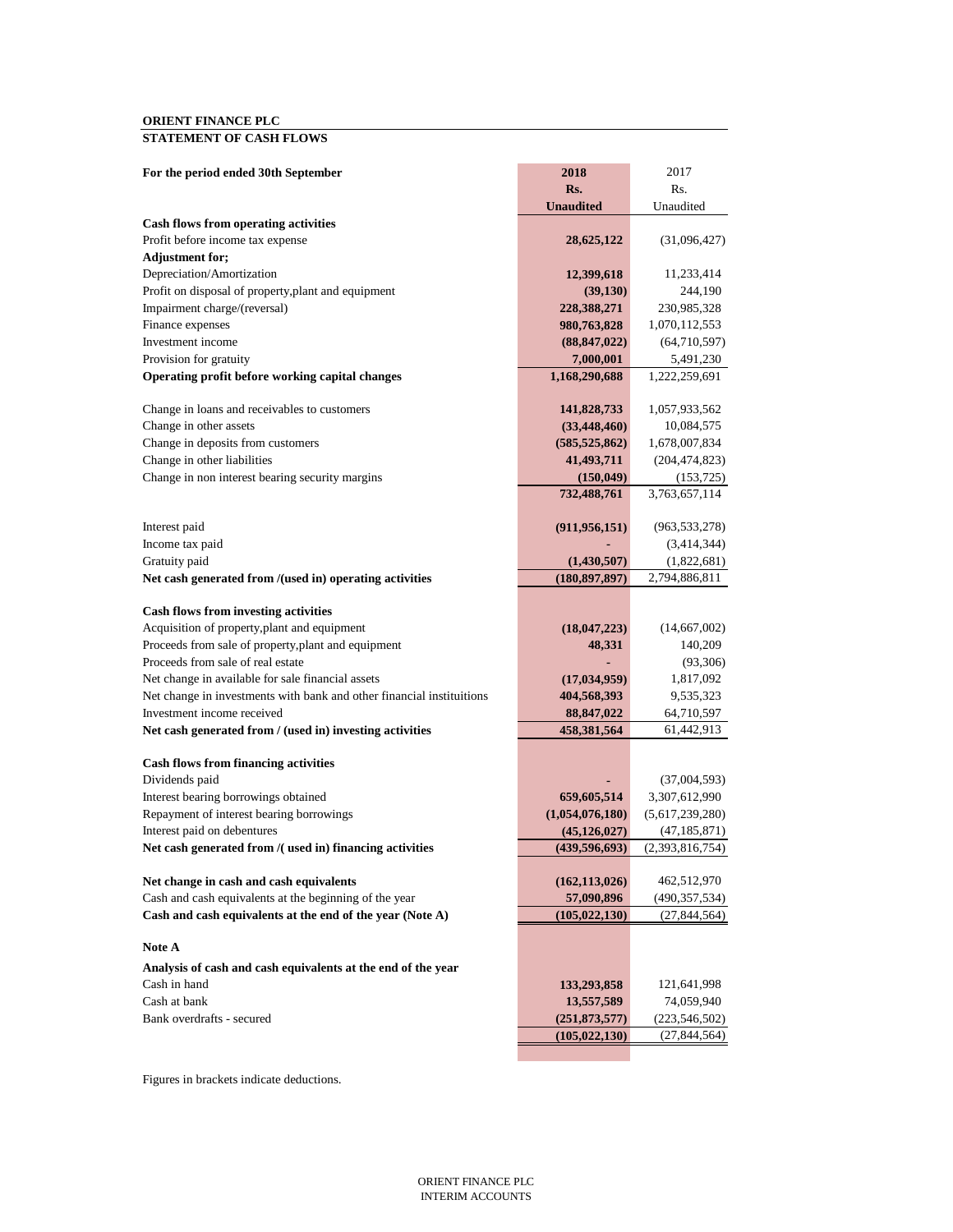#### **NOTES TO THE FINANCIAL STATEMENTS**

1 These Interim Financial Statements of the Company have been prepared based on the Sri Lanka Accounting Standards that came into effect from January 01, 2012 (SLFRS/LKAS). There were no changes to the Accounting Policies and methods of computation since the publication of the Audited Financial Statements for the Year Ended 31 March 2018. Further, these Interim Financial Statements have been prepared in compliance with the requirements of the Sri Lanka Accounting Standard 34 (LKAS 34) on Interim Financial Reporting. Previous year figures and phrases have been re-arranged wherever necessary to conform to the current presentation.

#### **SLFRS 09**

Sri Lanka Accounting Standard SLFRS 09 (Financial Instruments) is effective for annual periods beginning on or after 01st January 2018. SLFRS 09 (Financial Instruments) replaces the existing "LKAS 39 - Financial Instuments Recognition and Measurement " which carried out at "incurred loss model "to forward looking "Expected Loss Model". SLFRS 09 contains a new classification and measurement approach for financial assets that reflects the business model in which assets are managed based on their cashflow characteristics.

Based on the "Statement of Alternative Treatment (SoAT) on the figures in the Interim Financial Statements" issued by the Institute of Chartered Accountants of Sri lanka, enities are granted with the option to prepare Interim Financial Statements continuing the application of LKAS 39 with disclosures on impact to the statement of profit or loss and Other Comprehensive income for the period, if SLFRS 09 has been applied.

Accordingly, as permitted by the SoAT, the company has prepared the Interim Financial Statements for the period ended 30th September 2018 based on LKAS 39.

The company is assessing the impact on transition based on gap analysis. Analysis for the quantification of the impact is in progressing, with the assistance of an external consultant.

- 2 There are no material events that took place after the reporting date that require adjustments to or disclosure in the Financial Statements.
- 3 All known expenses have been provided for in these Financial Statements.
- 4 There are no significant changes in the nature of the Contingent Assets or Contingent Liabilities which were disclosed in the Audited Financial Statements for the year ended 31st March 2018.

|                                                          | <b>Listed Debenture Information</b> |               |
|----------------------------------------------------------|-------------------------------------|---------------|
| <b>Debenture</b>                                         | 30-Sep-18                           | 30-Sep-17     |
|                                                          | <b>Rs</b>                           | <b>Rs</b>     |
| Debentures Issued in 2014                                | 1,000,000,000                       | 1,000,000,000 |
|                                                          | 1,000,000,000                       | 1,000,000,000 |
|                                                          |                                     |               |
| <b>Debenture</b>                                         | 30-Sep-18                           | 30-Sep-17     |
| Market Prices - (Highest/Lowest/Closing)                 | $N/T^*$                             | $N/T^*$       |
| Debt to Equity Ratio (Times)                             | 6.28                                | 6.34          |
| Interest Coverage Ratio (Times)                          | 0.94                                | 0.99          |
| Liquid Asset Ratio                                       | 8.11%                               | 7.43%         |
| <b>Interest Rate of comparable Government Securities</b> | 9.63%                               | 9.57%         |
| Interest Yield as at Date of Last Trade                  | $N/T^*$                             | $N/T^*$       |
| Yield to maturity as of Last Trade                       | $N/T^*$                             | $N/T^*$       |
| $*$ N/T -<br>Not Traded                                  |                                     |               |

#### **Ordinary Share Information**

The Company's Ordinary Shares are listed on the Diri Savi Board of the Colombo Stock Exchange (CSE).

| <b>Stated Capital</b>                | 30-Sep-18     | 30-Sep-17                    |
|--------------------------------------|---------------|------------------------------|
| Value of Ordinary Shares (Rs.)       | 1,378,689,780 | 1,378,689,780                |
| No. of Ordinary Shares               | 148,018,370   | 148,018,370                  |
|                                      |               |                              |
| <b>Share Price During the Period</b> |               | <b>For the Quarter Ended</b> |
|                                      | 30-Sep-18     | 30-Sep-17                    |
| Highest<br>(Rs)                      | 15.00         | 13.30                        |
| (Rs)<br>Lowest                       | 10.50         | 9.70                         |
| Closing<br>(Rs)                      | 12.00         | 13.00                        |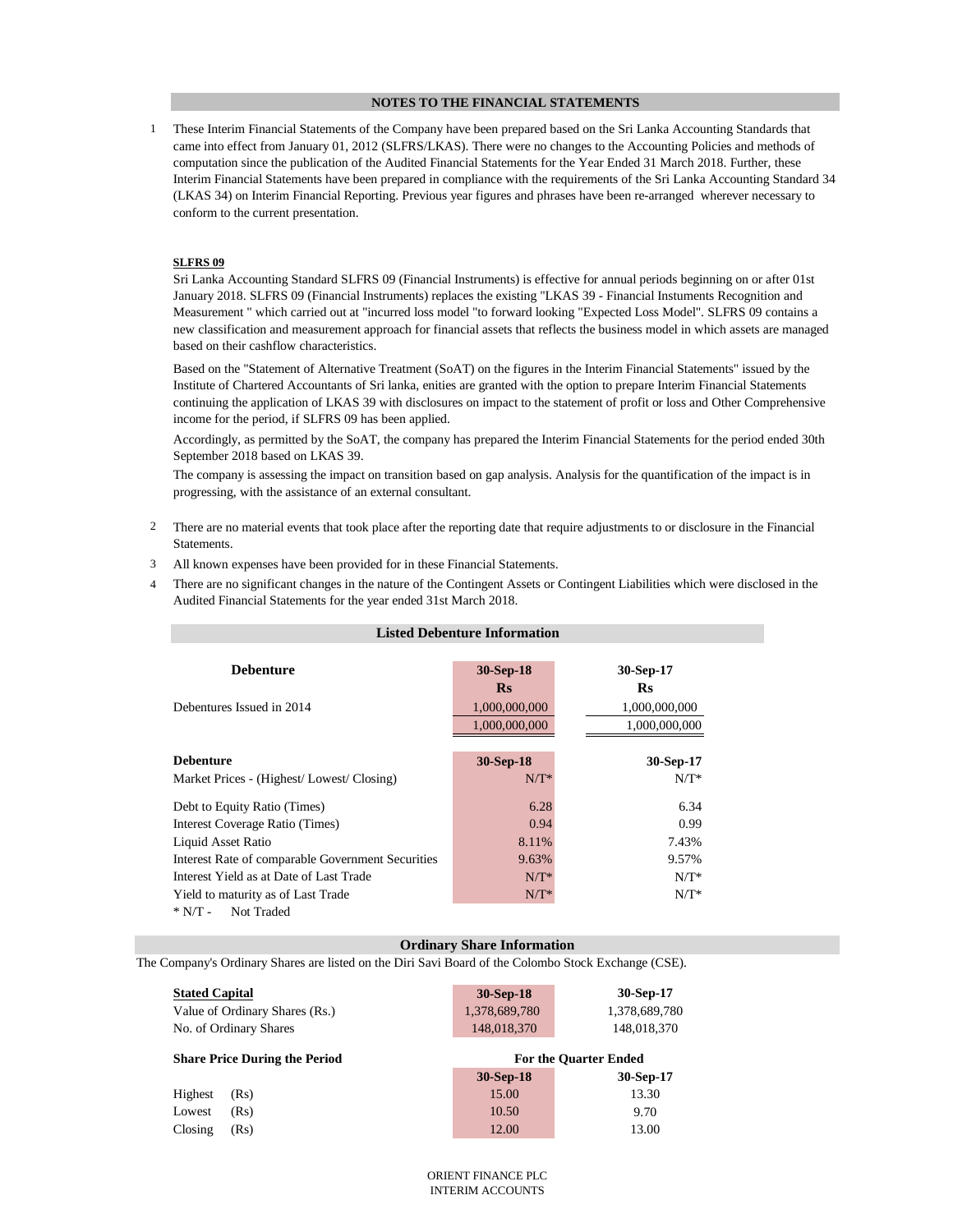## **NOTES TO THE FINANCIAL STATEMENTS**

|  | Shareholders as at 30th September 2018 |  |  |  |  |
|--|----------------------------------------|--|--|--|--|
|--|----------------------------------------|--|--|--|--|

|    | <b>Name</b>                                        | <b>No. of Shares</b> | $\frac{6}{9}$ |
|----|----------------------------------------------------|----------------------|---------------|
| 1  | Janashakthi PLC                                    | 132,940,720          | 89.81         |
| 2  | <b>First Capital Limited</b>                       | 2,517,745            | 1.70          |
| 3  | Seylan Bank Plc/ S.R. Fernando                     | 706,400              | 0.48          |
| 4  | Mr. L.P.Mendis                                     | 566,495              | 0.38          |
| 5  | Mr. K.S.S. Peris                                   | 516,159              | 0.35          |
| 6  | Mr. R.A.B.K.Kumara                                 | 500,000              | 0.34          |
| 7  | Mr. A.S.A. Fernando                                | 406,270              | 0.27          |
| 8  | Mr.N.L.S.Fernando                                  | 372,677              | 0.25          |
| 9  | Commercial Credit & Finance PLC                    | 330,000              | 0.22          |
| 10 | Merchant Bank of Sri Lanka/ J. Hewa Wanithunga     | 270,000              | 0.18          |
| 11 | Mr. R.E. Rambukwella                               | 244,834              | 0.17          |
| 12 | Dr. N.C.N, Amarasena                               | 220,000              | 0.15          |
| 13 | Dialog Finance PLC/ Mr. K.A.C. Duminda             | 214,755              | 0.15          |
| 14 | Mrs. G.A.S. De Silva                               | 211,000              | 0.14          |
| 15 | Mr. H.K.S.Priyadarshani                            | 200,000              | 0.14          |
| 16 | Mr.S.D.S.Gunasekera                                | 200,000              | 0.14          |
| 17 | Mrs. M.N.S. Fernando                               | 189,955              | 0.13          |
| 18 | MBSL/ Mr. E. Jayawickrama                          | 154,424              | 0.10          |
| 19 | Mr. K.D.A. Weerasinghe                             | 133,400              | 0.09          |
| 20 | Merchant Bank & Finance PLC/ Mr. DLJ Priyadarshana | 114,000              | 0.08          |
|    | Others                                             | 7,009,536            | 4.74          |
|    | Total                                              | 148,018,370          | 100.00        |
|    |                                                    |                      |               |

#### **Directors' Shareholding as at 30th September 2018** Name of the Director **No. of Shares**  $\frac{1}{2}$  **No. of Shares**  $\frac{1}{2}$  **No. of Shares**  $\frac{1}{2}$

|                | rame or the Director                                                   | <b>THU, AT DIRIT CA</b> | 7 V |
|----------------|------------------------------------------------------------------------|-------------------------|-----|
| 1              | Dr. D.C. Jayasuriya PC - Chairman                                      |                         |     |
| 2              | Mr. Prakash Schaffter                                                  | 10                      |     |
| 3              | Mr. Ananda W. Atukorala                                                |                         |     |
| $\overline{4}$ | Mr. K. M. A. T. B. Tittawella                                          |                         |     |
| 5              | Ms. Minette D. A. Perera                                               |                         |     |
| 6              | Ms. Indrani Goonesekara                                                |                         |     |
| 7              | Mr. Ramesh Schaffter                                                   | 10                      |     |
|                | Total                                                                  | <b>20</b>               |     |
|                | Acting CEO's Shareholding as at 30th September 2018<br>Mr.Jude Anthony |                         |     |
|                | <b>Public Holding as at 30th September 2018</b>                        | 12,487,133              |     |
|                | Number of Public Shareholders                                          | 946                     |     |
|                | <b>Public Shareholding Percentage</b>                                  | 8.43                    |     |
|                | Float Adjusted market capitalization (Rs)                              | 149,735,383.09          |     |
|                |                                                                        |                         |     |

According to the option 2 of 7.13.1 (b) of the listing rules the company is non compliant with the minimum public holding requirement as at 30 September 2018. The company is in the process of taking corrective actions.